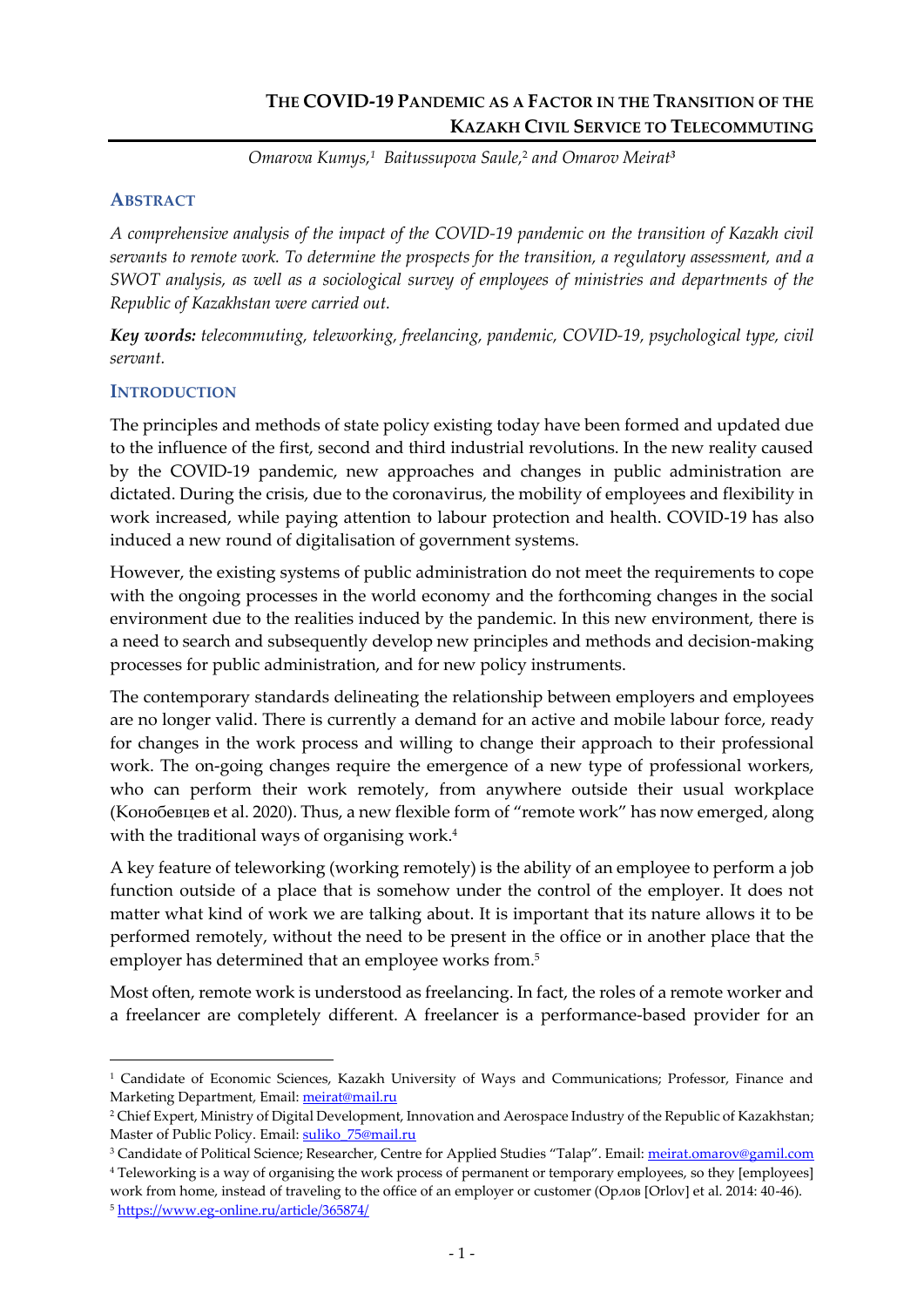organisation or a business entity. He works under a civil law contract. A freelancer is not a member of the team and does not have access to corporate information resources. Unlike freelancers, remote workers are full-time employees. Their payroll scheme does not differ from the compensation package their "office" colleagues enjoy. 6

Furthermore, remote (distant) employees are employees who have entered into an employment contract (or are issued an order) for remote work. They work outside the main location of the employer, or away from its branches, representative offices, or other separate divisions. In addition, teleworkers do not have a fixed workplace that the employer can control. Moreover, an important condition for telecommuting is that telecommuters must use public information and telecommunication networks, including the Internet, in order to execute their duties and interact with their employers.

If the issue is considered from the legal point of view, then this type of work may be distinguished into two types: remote work and work at home. The definition of "remote work" or "telework" is found in the legislation of foreign countries, as well as in the CIS countries, including Kazakhstan. However, when compared to the EU countries, the USA, and the Russian Federation, teleworking in Kazakhstan is poorly regulated at the legislative level. The Labour Code of the Republic of Kazakhstan (2015) contains only one brief article on this issue.<sup>7</sup> Hence, it is imperative to improve labour legislation by introducing the appropriate amendments, considering international experience, which may assist in clarifying the concept of remote work and thus ultimately strengthen the protection of those who work remotely.<sup>8</sup>

According to the Labour Code of the Republic of Kazakhstan, distance work is understood as the work that is carried out outside the employer's location on a permanent basis. That is, employees cannot legally combine "stationary" work, i.e., at the employer's location, and remote work, i.e., work from elsewhere, even though in practice such a combination is very common. Working outside the office during this pandemic is not, by default, telecommuting in the context of the Labour Code of the Republic of Kazakhstan, since teleworking changes the mode and place of work. This means that when working remotely, such a condition should be spelled out in the employment contract along with the provisions for additional compensation of remotely working employees. 9

Furthermore, an employer in Kazakhstan is obliged to provide its employees with means of communication and bear the costs for their installation and maintenance, or alternatively compensate its employees, in the case they use their own communication systems on an ongoing basis. The amounts and procedures for payment of such compensation are established in the employment contract for remote work (or established by order). In a similar context, and by agreement of the two parties, employees may also be reimbursed for other expenses related to performing their work (for example, the cost of electricity, water, etc). In addition, for workers engaged in remote work, a fixed record of working time is established, a condition

<sup>6</sup> [https://www2.deloitte.com/kz/ru/pages/legal/articles/how\\_the\\_labor\\_code\\_of\\_kazakhstan\\_treats\\_remote\\_work.html](https://www2.deloitte.com/kz/ru/pages/legal/articles/how_the_labor_code_of_kazakhstan_treats_remote_work.html)

<sup>7</sup> Трудовой кодекс Республики Казахстан от 23 ноября 2015 года № 414-V ЗРК. [Электронный ресурс]. – Режим доступа: [http://adilet.zan.kz.](http://adilet.zan.kz/) – (Дата обращения: 24.09.2020г.). (Labour Code of the Republic of Kazakhstan - No. 414-V ЗРК, 23 November 2015; [http://adilet.zan.kz](http://adilet.zan.kz/)

<sup>8</sup> Стратегический план развития Республики Казахстан до 2025 года, утвержденного Указом Президента Республики Казахстан от 15 февраля 2018 года №636. [Электронный ресурс]. – Режим доступа: [http://adilet.zan.kz.](http://adilet.zan.kz/) – (Дата обращения: 24.09.2020г.). (Strategic development plan of the Republic of Kazakhstan until 2025, approved by the Decree No 636 of the President of the Republic of Kazakhstan, 15 February 2018; [http://adilet.zan.kz](http://adilet.zan.kz/)

<sup>9</sup> [https://online.zakon.kz/Document/?doc\\_id=32885600](https://online.zakon.kz/Document/?doc_id=32885600)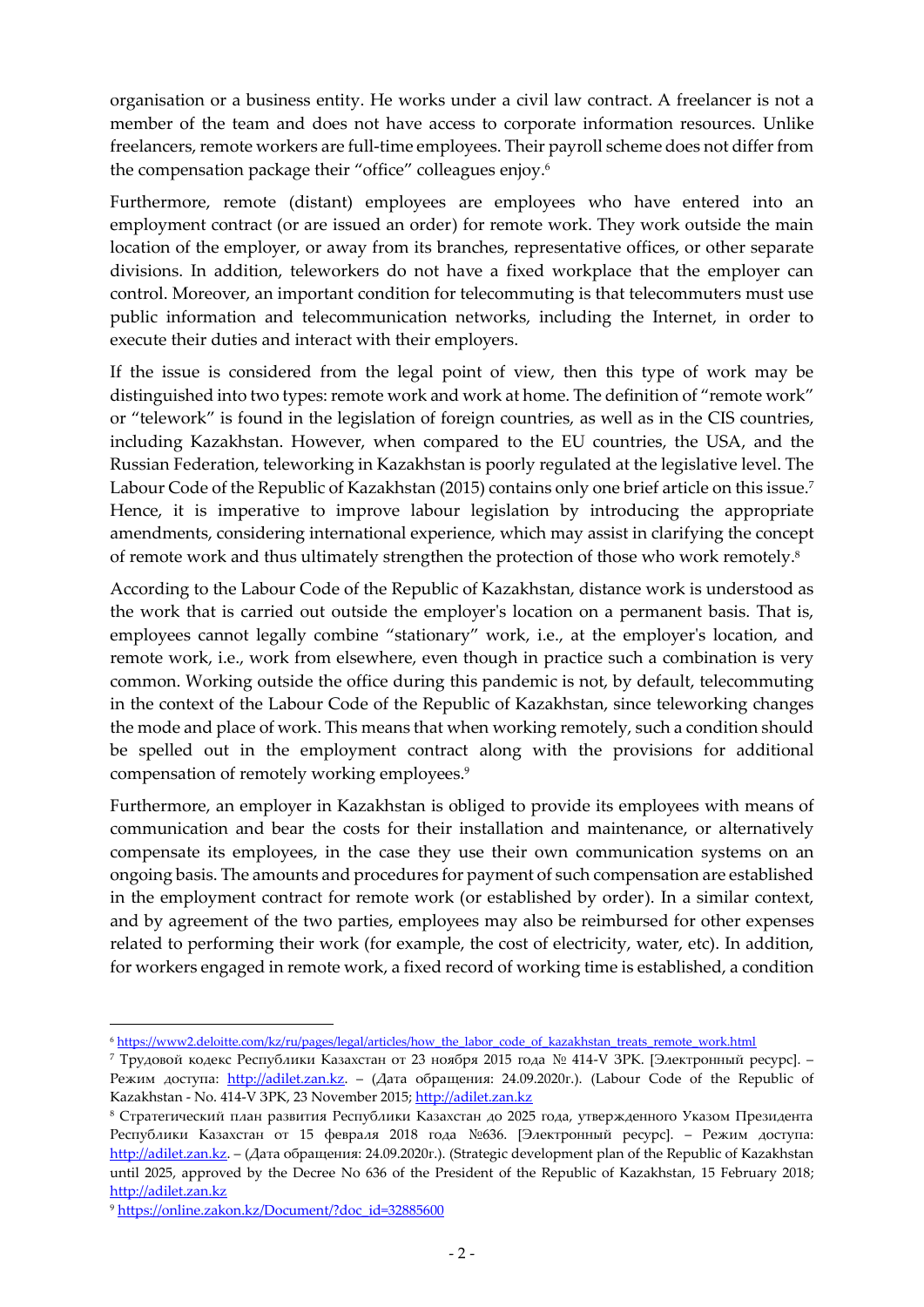also reflected in the employment contract terms, according to the Labour Code of the Republic of Kazakhstan.

Moreover, remote workers are staff members, equally to those members of a company, who work at the company's premises. Thus, it is clear that all legal provisions regarding the classic employment contract also apply to the teleworking contract. Accordingly, the employment contract must contain all the mandatory conditions of the employment contract provided for in Article 28 of the Labour Code of the Republic of Kazakhstan.<sup>10</sup>

In connection with the introduction of provisions on distance work, the specific features of a civil law contract (CLC), should be noted. A *civil-law contract* is an agreement between an organisation or a business entity and an individual to perform certain work, e.g., contract for work and labour, contract of delegation, etc). Thus, in this case,

- the result of the work is paid but not the process of labour;
- − the result is determined when the work has been completed;
- − the result is officially registered by acts of acceptance of executed works (services);
- − the payment is made following the issuance of an act;
- an individual, under a CLC, who performs work (provides services) is not subject to the internal labour policy of a company, as it independently organises his/her work and performs it at his/her own risk;
- − a company is not obliged to comply with labour legislation. 11

According to Yekaterina Khamidullina, a lawyer at the AEQUITAS Law Firm,<sup>12</sup> the trend towards remote work will continue to develop, partly due to the desire of businesses to save money on office space, and partly due to employees that are attracted to a more flexible work schedule. However, it should be noted that remote work requires high levels of self-discipline and personal responsibility of remote employees and, accordingly, this type of work is not suitable for everyone.<sup>13</sup> Thus, in order to avoid conflict situations with teleworkers, employers are advised to clearly stipulate all the conditions from the very beginning for teleworking and record them in the employment contract for teleworking to clearly facilitate tracking adherence of telecommuting employees to the contract terms and conditions.

#### **TELEWORKING AND THE CIVIL SERVICE OF THE REPUBLIC OF KAZAKHSTAN**

#### **Salary measures implemented in the civil service for remote working**

According to the legislation of the Republic of Kazakhstan, civil servants are currently compensated for time work. However, it is now necessary to consider the implications of remote work on compensation structures. When working remotely, one needs to consider

<sup>&</sup>lt;sup>10</sup> By agreement of the parties, the labour contract for remote work may additionally include other conditions that do not contradict the legislation of the Republic of Kazakhstan.

<sup>11</sup> <https://devisu.ua/en/stattia/trudovij-ta-tsivilno-pravovij-dogovir-u-chomu-riznitsja>

<sup>12</sup> https://online.zakon.kz/Document/?doc\_id=32885600

<sup>&</sup>lt;sup>13</sup> It should be noted that remote work is not suitable for every employee of a government agency as it is contingent to personal qualities. Psychological scientific literature and analysis based on personal data assumes that remote work is not quite suitable for a sanguine person, due to his "extroversion", and "demonstrative" behaviour. Thus, working in the office, communicating with people will be more acceptable for this type. A phlegmatic person can carry out his work, both at home and in his usual workplace. The melancholic is the most sensitive and vulnerable type thus remote work for melancholic people is a favourable work environment where this type may feel most comfortable and calm. A choleric person, like a phlegmatic person, can work both remotely and in the office. Such an extrapolation of knowledge about the characteristics of the types of higher nervous activity to their manifestation in a remote workplace is still to a large extent hypothetical and requires further research (Орлов [Orlov] et al. 2014: 42).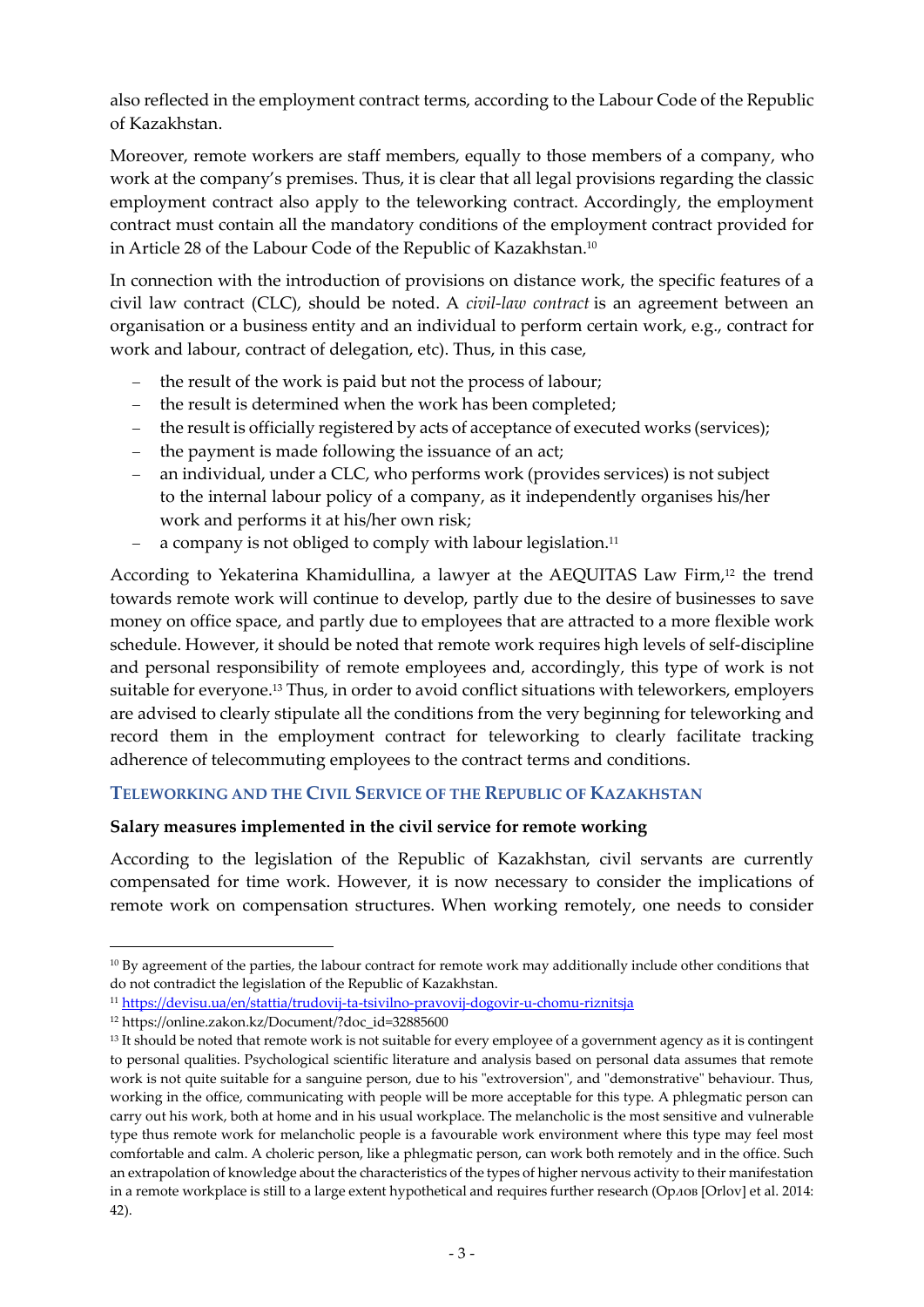issues related to executive discipline and the additional costs incurred that are associated with control of executive discipline, ensuring information security, etc. One way to deal with this is to apply a piecework compensation regime. This is a crucial matter, as remote work of civil servants, although it may be a short-term phenomenon, its impact will be undoubtedly longterm.<sup>14</sup>

Incidentally, it should be noted that the shift to teleworking by the majority of government officials has shown that the government apparatus can and should be reduced. This is congruent with the planned civil service workforce reduction planned prior to the emergence of the pandemic.<sup>15</sup>

As a consequence of the COVID-19 pandemic outbreak and the existence of well-developed digital technologies, the government realised that the physical presence of employees in the office is not necessary. It is quite possible for them to work at home, in their favourite cafe or outdoors in a park.

A SWOT analysis of the strengths and weaknesses, as well as the opportunities and threats of introducing a remote work modality in the civil service, was carried out. For the analysis, the assumptions appearing in Table 1 below were established.

The SWOT analysis shows that the strength of the introduction of the remote mode of work is the prevalence of strong political and social factors, such as the support of the country's leadership in the use of the remote mode in the work of state bodies, the transparency of political decisions and the improvement in the morale of civil servants.

The weak side shows the predominance of social aspects (associated with the psychophysiological characteristics of a person) and economic factors, expressed through an increase in costs, both for civil servants and state bodies, due to the increase in prices for electronic products.

The threats are dominated by political and social factors dictated by the psycho-physiological characteristics of a person. Which, in turn, if not taken into account in the long term, may lead to uncontrolled disclosures of information, accidents and disasters of a man-made and environmental nature.

Opportunities are dominated by political expectations associated with reducing bureaucratic procedures, legalising activities that fall under the definition of remote work and protecting the rights and interests of professionals working remotely.

<sup>&</sup>lt;sup>14</sup> The Chairman of the Astana Civil Service Hub Steering Committee, Alikhan Baimenov noted – during the international conference "Remote Work of Civil Servants" – that "remote work may be a short-term phenomenon during the pandemic but its impact will undoubtedly be long-term; [https://www.inform.kz/ru/distancionnuyu](https://www.inform.kz/ru/distancionnuyu-rabotu-gossluzhaschih-obsudili-mezhdunarodnye-eksperty_a3647435)[rabotu-gossluzhaschih-obsudili-mezhdunarodnye-eksperty\\_a3647435](https://www.inform.kz/ru/distancionnuyu-rabotu-gossluzhaschih-obsudili-mezhdunarodnye-eksperty_a3647435)

<sup>&</sup>lt;sup>15</sup> On 1 September 2020, the President of the Republic of Kazakhstan K. Tokayev announced a gradual reduction of the state workforce of 25% by the end of 2021. According to the president, the civil service system requires a reboot. "*I am instructing to speed up the terms of cutting the state apparatus and workers of the quasi-public sector. They should be cut by 10% this year, and another 15% next year. Thus, we will solve the problem of reducing officials by 25% in 2021*"Tokayev pointed out;<https://youtu.be/Knsmg2Z5oG4?t=212>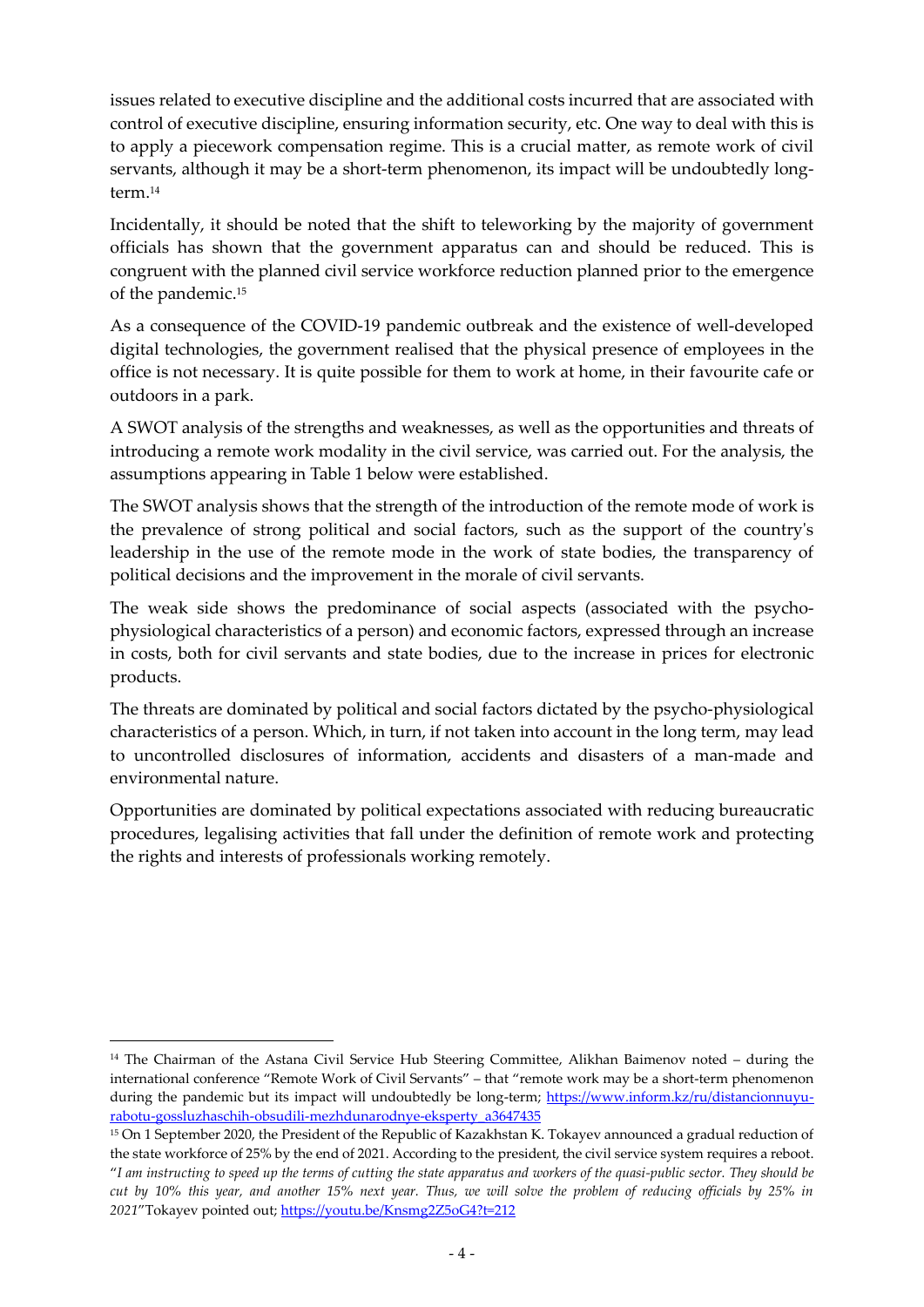# *Table 1: SWOT analysis matrix*

| <b>STRENGTHS</b>                                                                    | <b>WEAKNESSES</b>                                                               |
|-------------------------------------------------------------------------------------|---------------------------------------------------------------------------------|
| <b>Political</b>                                                                    | <b>Political</b>                                                                |
| 1. Initiation and support by the political leadership of the country in introducing | 1. Lack of corporate ethics of civil servants related to remote work (weakening |
| remote work in the civil service.                                                   | ties with the team, assignments outside working hours, etc).                    |
| 2. Growth in the attractiveness and prestige of the civil service.                  | 2. Some state bodies' leadership do not take seriously organising remote work   |
|                                                                                     | for the long term.                                                              |
| <b>Social</b>                                                                       | <b>Social</b>                                                                   |
| 1. Improvement in the psycho-emotional state of mind of civil servants (lack of     | 1. Not all employees are ready to work remotely due to their psychophysical     |
| communication with unwanted colleagues and petty care from the authorities,         | type (decrease in contact with interesting people, acquaintances, narrowing of  |
| the ability to devote more time to family members, etc).                            | the spectrum of personal development).                                          |
| 2. Improvement in social and living conditions (working at home in a                | 2. Not all employees possess the required self-discipline required when         |
| comfortable environment; an option for employees that cannot perform their          | working remotely (dampening effect of the home environment, distracting         |
| duties at their employers' premises, due to various circumstances; more time for    | family members, etc).                                                           |
| self-development and health improvement of civil servants).                         | 3. Health problems (weight gain, colds, caring for relatives, etc).             |
| 3. Ability to independently plan use of the worktime and movements (saving          |                                                                                 |
| time spent on commuting - especially in big cities; no need to constantly be in     |                                                                                 |
| the office, otherwise mandatory in the traditional work modality).                  |                                                                                 |
| Economic                                                                            | Economic                                                                        |
| 1. Reduction in using state budget funds by optimising costs (workplace             | 1. Increase in civil servants' expenses for organising a working space at home  |
| equipment).                                                                         | (additional furniture, a computer, communications, electricity, etc).           |
| 2. Reduction in civil servants' financial outlays (travel costs, adherence to the   | 2. Government costs associated with office downtime and additional              |
| dress code).                                                                        | government spending on video and audio meeting platforms.                       |
|                                                                                     | 3. Rising prices for electronic products.                                       |
|                                                                                     | 4. Opportunity for not complying with a number of labour protection             |
|                                                                                     | requirements, which cannot be waived for "standard" employees.                  |
| Technological                                                                       | Technological                                                                   |
| 1. Application of digital interaction technologies in a government agency and       | 1. Poor preparedness of state information systems for remote work by civil      |
| training of government officials in IT culture and information security.            | servants (stress associated with the risk of non-performance in the event of    |
| 2. Availability of domestic IT solutions for electronic document management.        | failure of electronic means of communication).                                  |
|                                                                                     | 2. Dependence of the domestic electronic products market on imports.            |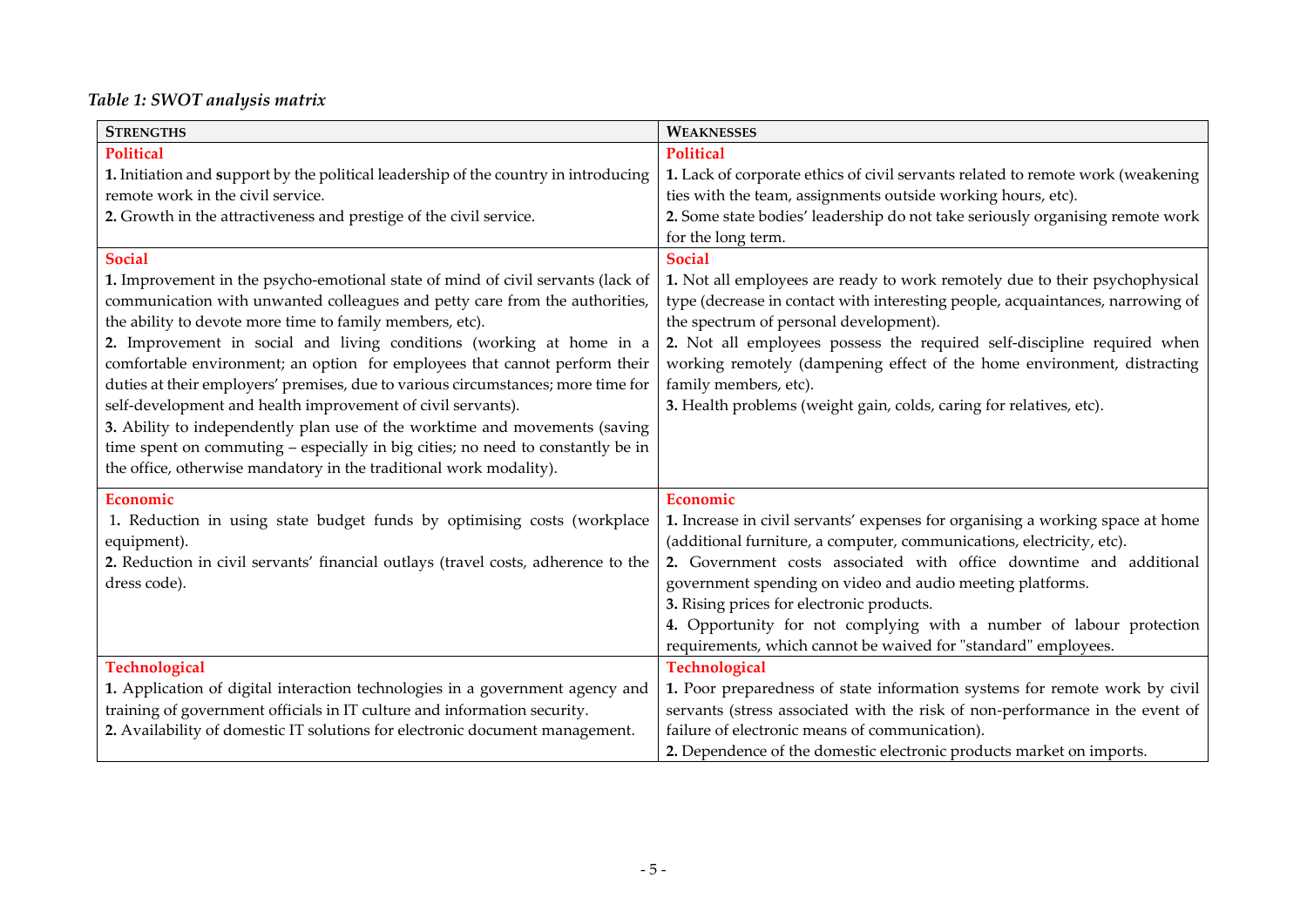| <b>OPPORTUNITIES</b>                                                              | <b>THREATS</b>                                                                       |
|-----------------------------------------------------------------------------------|--------------------------------------------------------------------------------------|
| <b>Political</b>                                                                  | Political                                                                            |
| 1. Reduction of bureaucratic procedures by optimising the business processes      | 1. Reduction in the level of information security.                                   |
| of government agencies and transferring some of them to a remote execution        | 2. Generation of rumours and destabilisation of society as discussion of issues      |
| mode.                                                                             | of state importance may take place in public places (cafes, parks, libraries, etc).  |
| 2. Formulation of a new civil service corps (mobility, diversified development,   | 3. Occurrence of poor coordination of employees of the state apparatus in force      |
| pragmatism).                                                                      | majeure situations.                                                                  |
| 3. Legalisation of certain types of activities that fall under the definition of  | 4. Reduction in the level of trust in the authorities in the event of information    |
| remote work.                                                                      | "leakage" by government officials while working remotely.                            |
| 4. Protection of the rights and interests of specialists working remotely.        |                                                                                      |
| <b>Social</b>                                                                     | <b>Social</b>                                                                        |
| 1. Improvement of labour legislation in the field of public service (introduction | 1. Deterioration of psychological health due to social isolation (some psyche        |
| of a liability agreement that takes into account the issues of labour protection, | types).                                                                              |
| industrial injuries, information security, compliance with information security   | 2. Reduced opportunities to have a normal personal life by limited social            |
| requirements, etc) in accordance with international standards.                    | interaction (some psyche types).                                                     |
| 2. When hiring for a remote job position, consider the peculiarities of the       | 3. Progression of intra-family conflicts (some psyche types).                        |
| personality psycho-type (introduction of HR in the civil service).                |                                                                                      |
| Economic                                                                          | Economic                                                                             |
| 1. Transition from time-based to piece-rate pay for civil servants or the use of  | 1. Disclosure of financial and personal data of business entities and of the         |
| both methods in the civil service.                                                | population in case of loss of portable devices (laptop, flash drive, etc) by a civil |
| 2. Growth in the share of IT and electronic industries in the country's GDP.      | servant in a public place.                                                           |
|                                                                                   | 2. Threats to the economic security of the country in the event that a civil         |
|                                                                                   | servant considering economic issues decides to do work outside the country.          |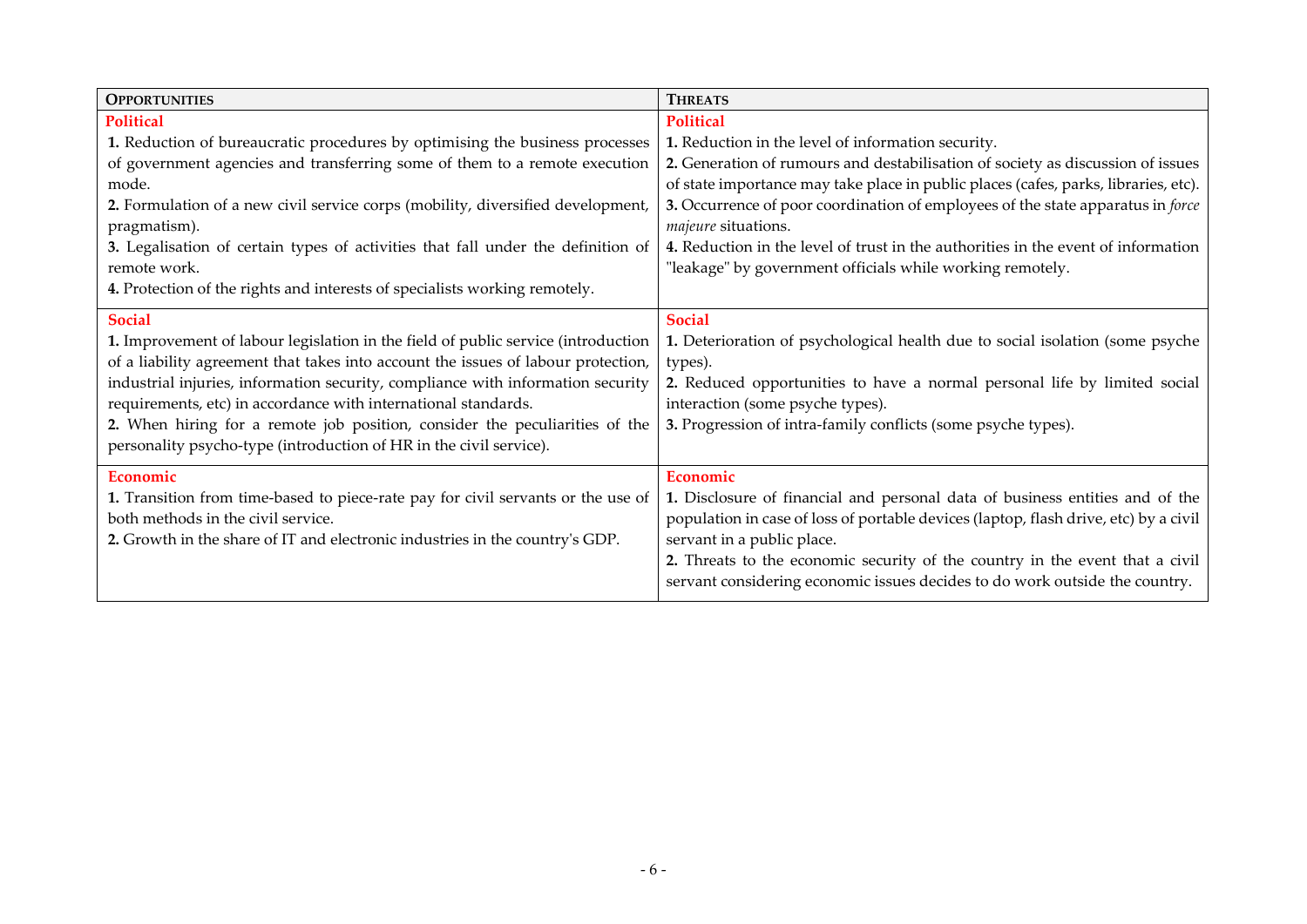In order to study the effects of teleworking, the authors developed a questionnaire and conducted a study among employees of ministries and departments of the Republic of Kazakhstan. The study sample comprised 137 people. These were, 5 top managers, 22 middle managers, 7 deputy managers, and the remaining 102 specialists (chief experts and experts). It was found that a rather high percentage of the respondents expressed a strong preference for continuing to work remotely.

| <b>Answer options</b>      | Responses (in $\%$ ) | N   |
|----------------------------|----------------------|-----|
| Very easy                  | 50.00                | 67  |
| Slightly easy              | 11.94                | 16  |
| Neither easy nor difficult | 18.66                | 25  |
| A little difficult         | 17.91                | 24  |
| Very difficult             | 1.49                 |     |
| Total                      |                      | 134 |

*Table 2: How easy or difficult is it for you to telework effectively?*

It was also revealed that most of the respondents consider remote work easy. The response rate for "How easy or difficult is for you to work effectively remotely?" 61.94% answered very /slightly easy. If one adds those respondents for whom nothing has changed (18.66%), the total of those who found it easier to work remotely is more than 80%. The remaining 19.4% found the transition a little difficult and/or very difficult.

The responses to the question "What are the three important changes noticed while working remotely?" appear in table 3 below.<sup>16</sup> The open form of questions led to the identification of such most significant shortcomings as: change in the physical workplace; a lot of communication on the Internet due to the lack of external control; lack of access to the tools and information needed to perform the designated work; taking care of children; and narrowing of the social circle due to social isolation.

| <b>Answer options</b>                                   | Responses (in $\%$ ) | N   |
|---------------------------------------------------------|----------------------|-----|
| My physical workplace                                   | 41.79                | 56  |
| Many distractions at home                               | 20.90                | 28  |
| Did not have access to the tools and information needed | 26.87                | 36  |
| A lot of communication on the Internet                  | 20.90                | 28  |
| Child care                                              | 24.63                | 33  |
| Social isolation                                        | 35.82                | 48  |
| Communication with colleagues is difficult              | 28.36                | 38  |
| I have more or less helped those who are sick           | 12.69                | 17  |
| Took a lot of food                                      | 5.97                 | 8   |
| Other (specify)                                         | 12.69                | 17  |
| <b>Total</b>                                            |                      | 134 |

*Table 3: What are the three most important changes noticed while teleworking?*

<sup>&</sup>lt;sup>16</sup> The respondents were offered a free choice. That is, the respondents could formulate their responses by identifying three most significant changes that in their opinion have had an adverse effect on them, which may also weaken the effectiveness of the remote work.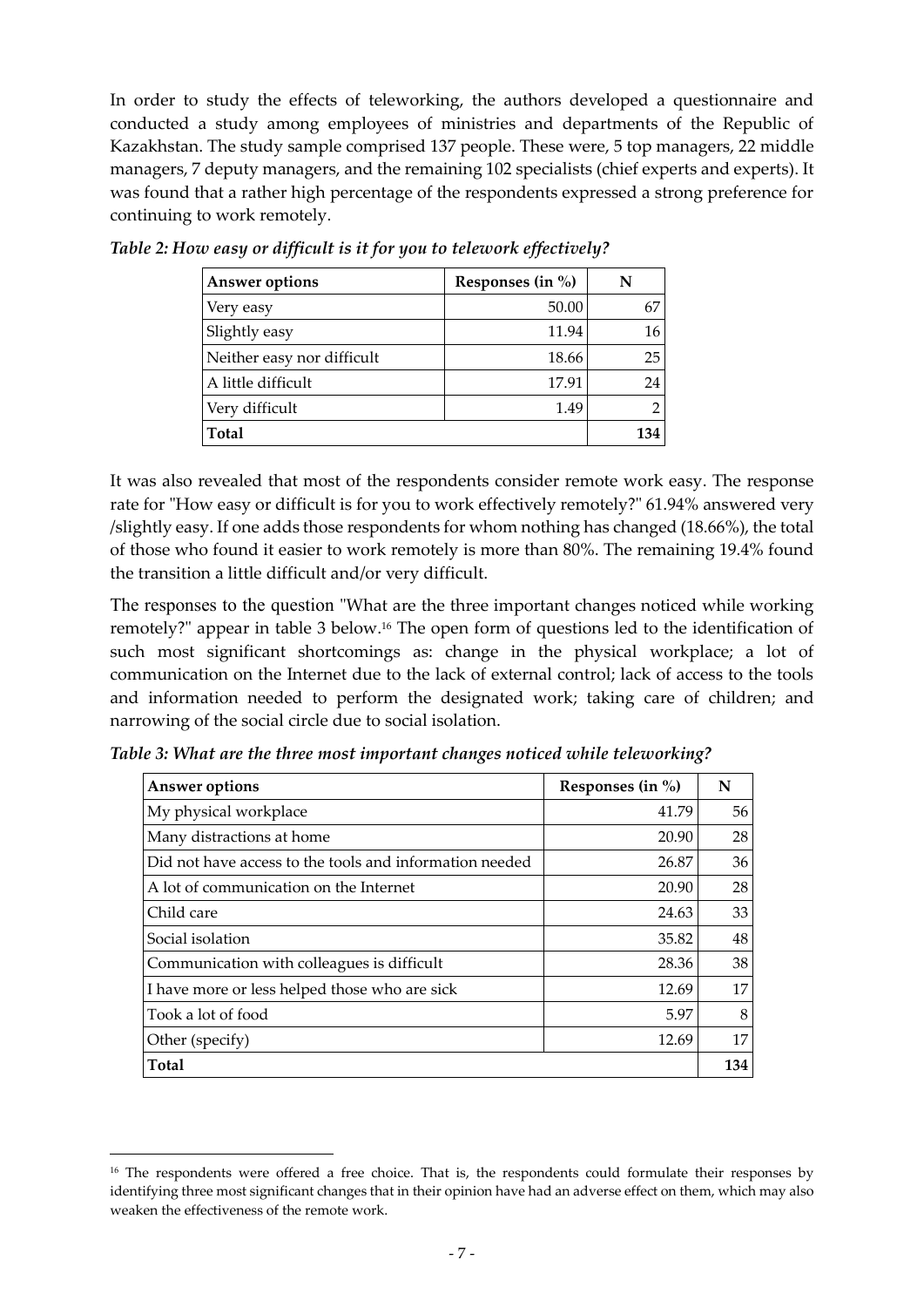According to the data in table 3, it seems that the essential advantages of working remotely are a free work schedule, home comfort, and significant time savings.

| Answer options        | Responses (in $\%$ ) | N   |
|-----------------------|----------------------|-----|
| I do not support this | 21.32                | 29  |
| One week              | 2.21                 | 3   |
| Several weeks         | 3.68                 | 5   |
| About a month         | 5.88                 | 8   |
| 2 months              | 6.62                 | 9   |
| 3 or more months      | 60.29                | 82  |
| Total                 |                      | 134 |

*Table 4: If you had to telework on a full-time basis. how long can you feel comfortable?*

Analysis of the answers in Table 4 shows that more than half of the respondents, 60.29%, feel comfortable working remotely on a regular basis for three or more months. On the other hand, the percentage of those who do not support this work modality turned out to be 21.32%.

*Table 5: How often have you contacted your manager while teleworking during a state of emergency (related to the coronavirus pandemic)?*

| <b>Answer options</b> | Responses (in $\%$ ) | N   |
|-----------------------|----------------------|-----|
| Every day             | 83.82                | 114 |
| Several times a week  | 11.03                | 15  |
| About one time a week | 2.21                 | З   |
| Not often             | 2.94                 |     |
| Total                 |                      | 136 |

The data in table 5 reveal that the overwhelming majority of the remotely working employees contacted their managers on a daily basis (83.82%), or 114 out of 136 people contacted their superiors every day during the quarantine period. It may be seen that modern means of communication allow subordinates, the majority of the survey participants, to be in contact with their managers and receive assignments from them.

*Table 6: How limited were the resources (funds to operate, computers, time, service, etc) during this period?*

| <b>Answer options</b>             | Responses (in $\%$ ) | N   |
|-----------------------------------|----------------------|-----|
| Extremely limited                 | 6.62                 | q   |
| Very limited                      | 6.62                 | q   |
| A little limited / Not so limited | 24.26                | 33  |
| Not so limited / Unlimited        | 30.15                |     |
| Unlimited                         | 32.35                |     |
| <b>Total</b>                      |                      | 136 |

Responses to this question revealed that for the majority of respondents operational resources were not limited; over 86%. This result is not surprising, as civil servants, individuals with higher education, are already technology savvy, and thus able to utilise modern means of communication effectively.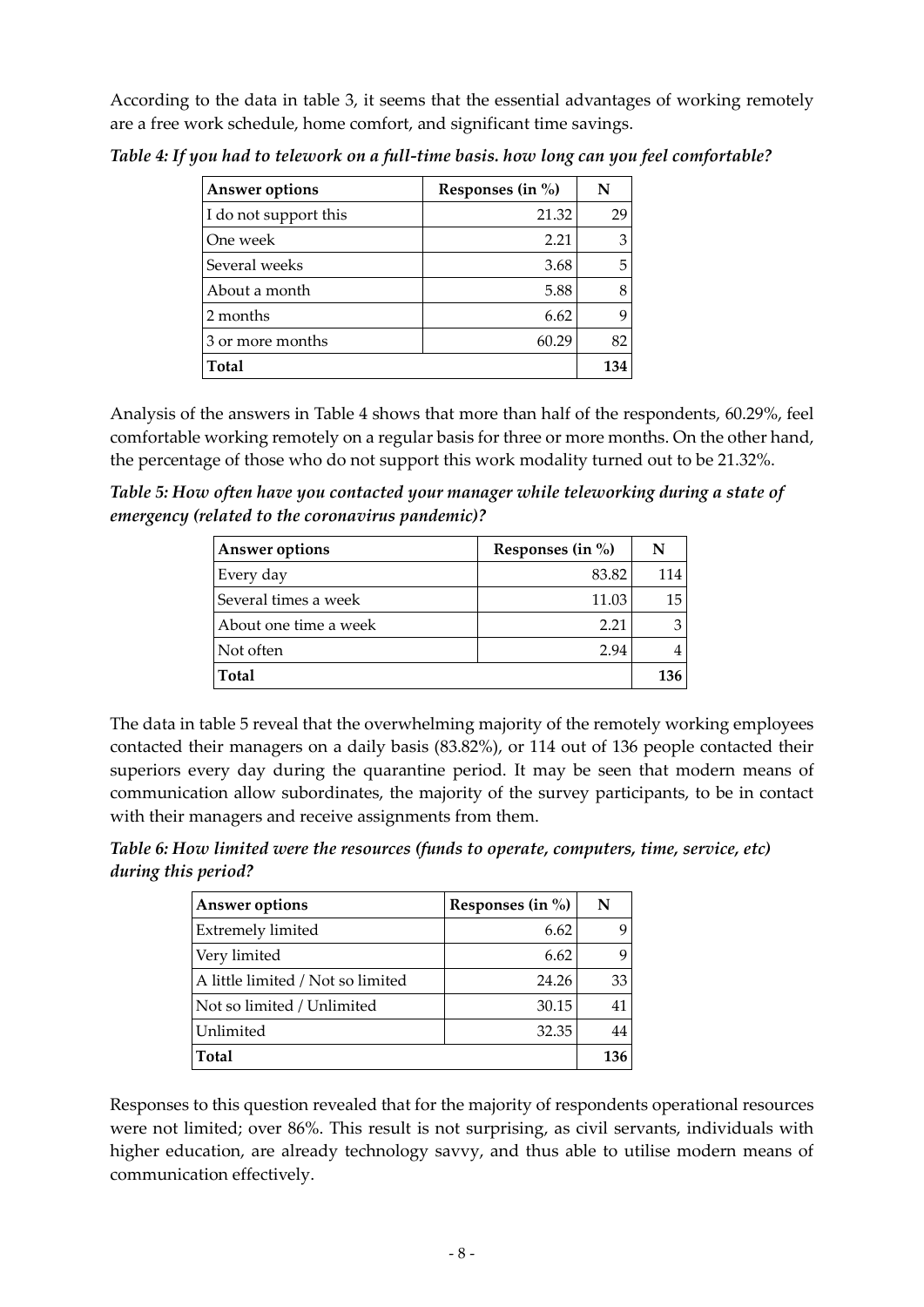*Table 7: How limited were telecommunication facilities for telecommuting during this period?*

| <b>Answer options</b>    | Responses (in $\%$ ) | N   |
|--------------------------|----------------------|-----|
| <b>Extremely limited</b> | 5.15                 |     |
| Very limited             | 8.82                 | 12  |
| A little limited         | 27.21                | 37  |
| Not so limited           | 24.26                | 33  |
| Unlimited                | 34.56                | 47  |
| <b>Total</b>             |                      | 136 |

The overwhelming majority of respondents, 86%, had no limited or not so limited telecommunication facilities to conduct their work. Only slightly less than 14% of the respondents have had extremely limited and very limited telecommunication facilities. These results indicate that most civil servants have good equipment in place.

*Table 8: How often have you been limited in adhering to the work schedule while working remotely?*

| <b>Answer options</b>    | Responses (in $\%$ ) | N   |
|--------------------------|----------------------|-----|
| <b>Extremely limited</b> | 11.15                | 15  |
| Very limited             | 9.63                 | 13  |
| A little limited         | 20.74                | 28  |
| Not so limited           | 18.52                | 25  |
| Unlimited                | 40.00                | 54  |
| Total:                   |                      | 135 |

Responses to this survey question show that only 20% of the respondents experienced inconvenience in adhering to the work schedule. One reason for this is that it is difficult to comply with the work schedule at home, especially in family surroundings with young children. Another reason is that people were not used to working independently and have to gradually develop some self-discipline.

## **CONCLUSIONS**

The remote work modality seems to be very attractive by both the civil servants and the state bodies and organisations. However, for remote work modality to be effective some study is still required to get a better understanding of such issues as the influence of the psychophysiological characteristics of a person, the ability to organise the work process independently; as well as the level of need for technical equipment and reimbursement of costs for organising a remote workplace, etc.

Furthermore, a number of additional questions remain open: what business processes can be brought into remote operation on a long-term or permanent basis? What business processes are utilised to conduct remote meetings? What constitutes presence in the office or in a remote setting? And a number of others.

Kazakhstan has recently launched its Third Modernisation Plan for the country, as part of implementing the Strategic Development Plan of the Republic of Kazakhstan until 2025. <sup>17</sup> Its

<sup>&</sup>lt;sup>17</sup> Decree of the President of the Republic of Kazakhstan No 636, 15 February 2018.